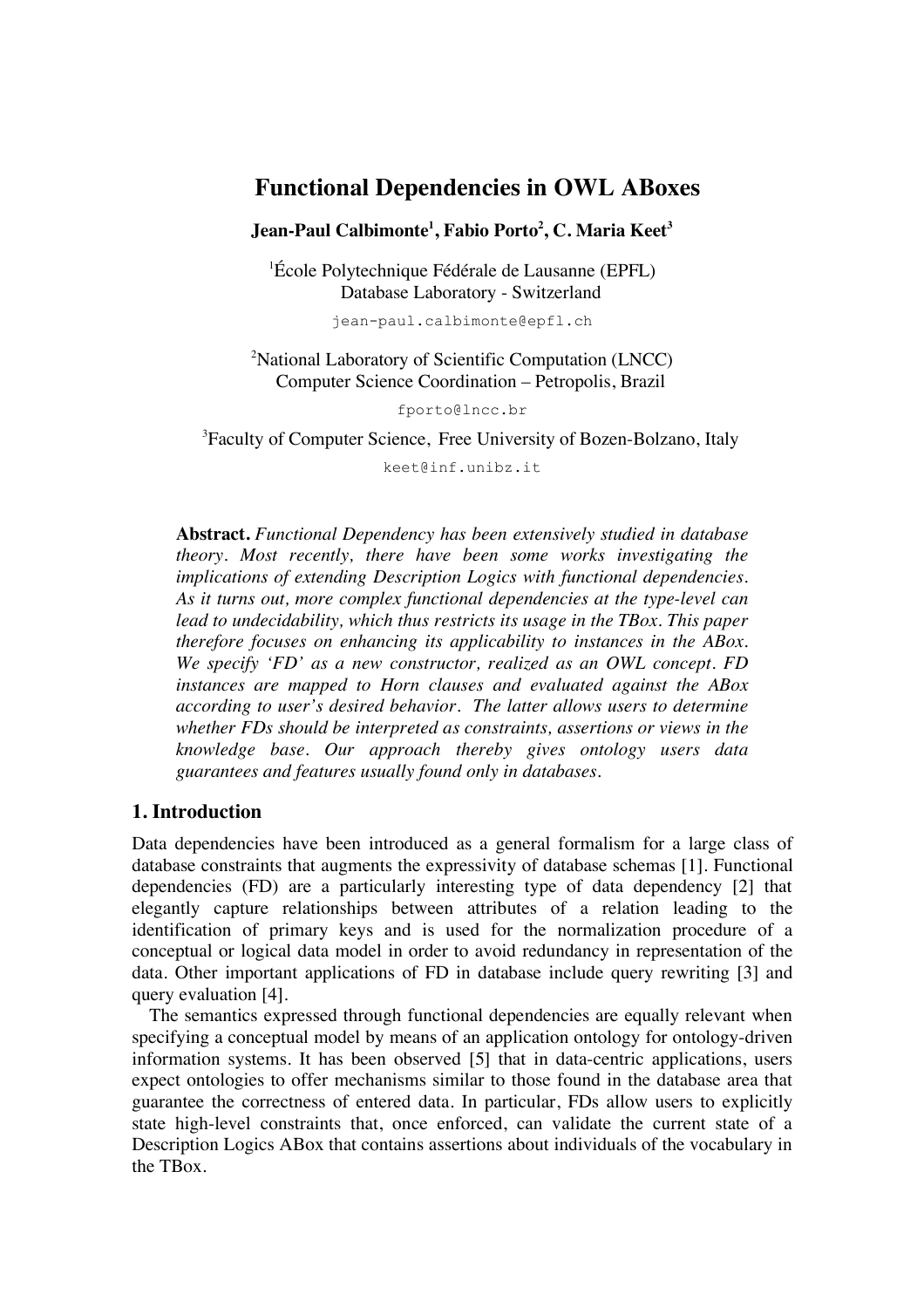Indeed, in recent years, a bulk of prior research has investigated the implications of adding functional dependencies to ontology languages (e.g. [6,9,11,12,19,20]). These initiatives took one of two paths: extending a DL language with a new FD concept constructor or adding FD (and key) as number restrictions over concepts and relationships. It turns out that extending DL with a new FD concept construct requires re-evaluating the logical implication algorithms, which in the general case has been shown to lead to undecidability [6]. Thus, in this scenario, adding database-like constraints to ontologies (TBox) and remaining in the decidable fragment of first order logic requires limiting the expressiveness of a DL language in various ways. For many data-centric ontology-driven applications, however, correctness of entered data in the ABox may be more relevant than the expressiveness at the type-level. This work takes the latter assumption and proposes an extension of DL ontologies with database-like expressive FD assertions. Indeed, FDs are specified as instances of a newly defined TBox concept named "FD". The here proposed solution for FD assertions in an OWLontology setting—to meet user' requirements, adhere to W3C standards, and circumvent certain theoretical limitations—allows formulating complex FD rules, including multiple paths in both the antecedent and consequent of the rule. Three types of FDs will be considered: classical, keys, and explicit dependencies. The first two correspond to typical database functional dependency whereas the last one is a particular case of tuple generating dependency [7].

We realize ABox FDs by mapping FD instances to Horn clauses [17,18] using the SWRL rule language [8]. The effect of running the FD rules over the ABox may achieve different results depending on the desired behavior. Three of such behaviors have been identified leading to the extension of traditional DL knowledge base: FDs interpreted as constrains, as assertions and as views. Firstly, the constraint behavior indicates instances that do not comply with the FD rules. The second approach refines the unique name assumption in DL by identifying *sameAs* instances represented by different nominals and adding the corresponding axioms to the ABox. Finally, a *view*  behavior returns query results matching the FD specification.

The remainder of this paper is structured as follows. Section 2 contains the preliminaries with related works and problem motivation using examples. Section 3 presents a formal framework for the FD construct and discusses enforcement interpretation. Section 4 introduces the FD construct in OWL and section 5 presents a first prototype implementation. Finally, we conclude in section 6.

# **2. Motivating examples and related work**

We first sketch FD functionality desired by modelers and discuss relevant theoretical contributions and limitations afterwards.

# **2.1 Motivating examples**

In database theory, FDs have been seen as one of the most important concepts of relational modeling. It allows specifying dependencies between attributes of relations and provides the basis for normalization theory and relational keys. A FD is denoted as *X Y*, with *X* and *Y* being sets of attributes of a relation *R*. Such FD states that the values of the attributes in *Y* are uniquely defined by the (values of the) attributes in *X*. When transposing similar rules to the ontology world we discover that FDs could indeed be very useful to enrich the representation of subject domain information. Take,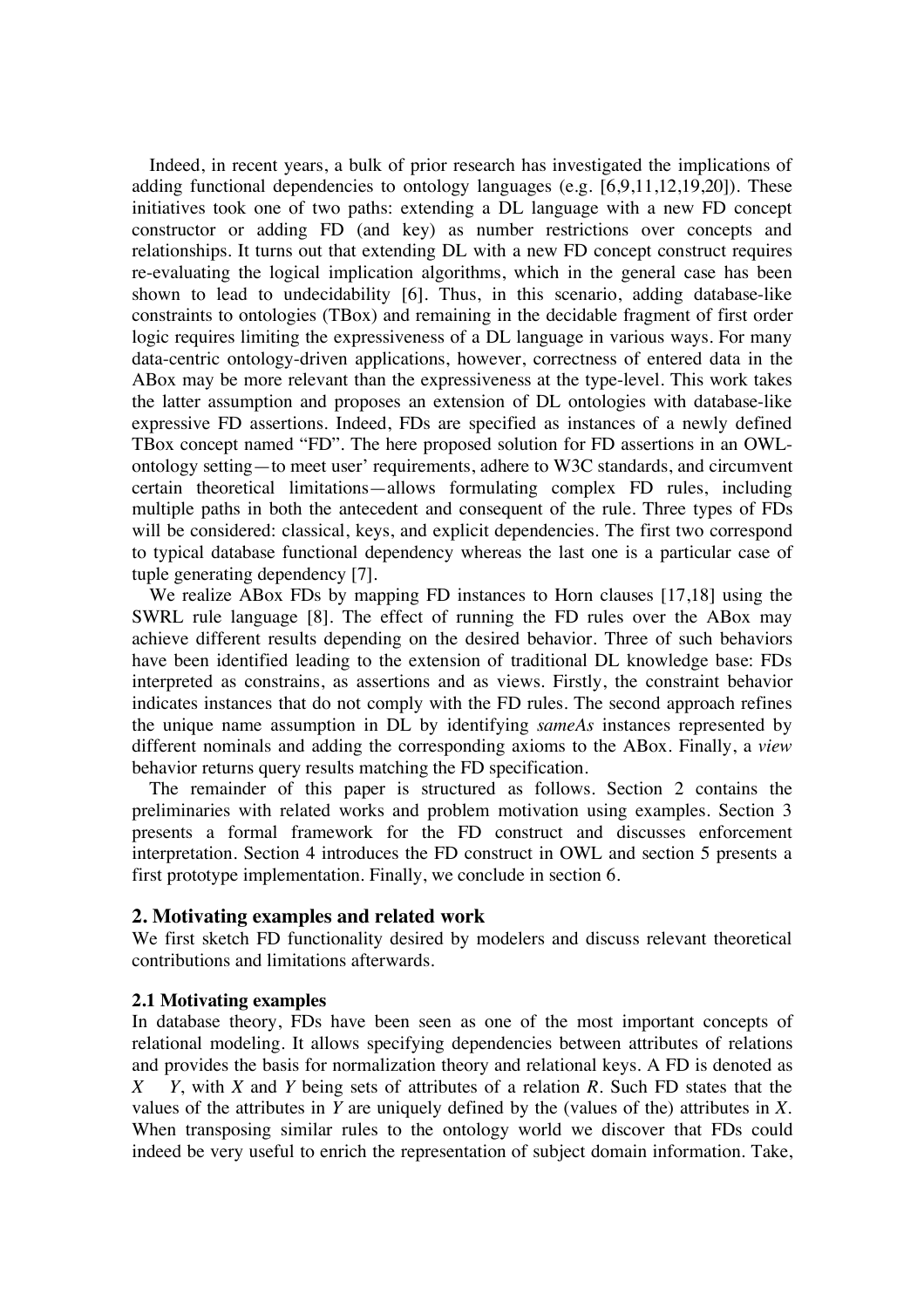for instance, an ontology about flights. We can partially model the Flight, Airport and Gate concepts and their linking roles, as shown in Figure 1.



**Fig. 1. The FD** *departsThrough* **for** *Flight* **and** *Gate***, indicated with a thick arrow.**

In this representation, the *departsFrom* and *arrivesAt* roles functionally determine the *departsThrough* role, which leads to the gate. In this example, two flights having the same arrival and departure airports should also agree on the departure gate.

Another interesting use of functional dependencies is related to the notion of keys. Consider as an example a *Passport* concept in the Flight ontology. Let us assume that an expert in the domain states that the *Country* and *PassNumber* compose the keys of the *Passport* concept, i.e., *Passport* is a weak entity type. Similarly to what one would express in a database schema we could specify that the roles *issuedInCountry* and *PassNumber* compose the key for a *Passport*. In an ontology, we can think of *Country*, *Passport* and *Person* as concepts with the roles displayed in Figure 2 establishing a relationship between them. The roles represented by dotted lines are the ones marked as part of the key. In this case the key would ensure that "*two passports issued for the same country and having the same pass number are the same*". If they are the same, it is obvious that all the other roles must also agree on their values.



**Fig. 2. The key for the weak entity type** *Passport* **in an ontology; participating roles are drawn with dashed lines.**

More complex and interesting FDs can be defined over paths of roles. Consider the example of flight tickets where the price of the flight ticket depends on the arrival and departure airports, depicted in Figure 3.



**Fig. 3. FD with paths for a flight ticket.**

In Figure 3, the FD is defined not only based on the roles having *Ticket* as domain, but also on paths of roles starting from *Ticket*. Moreover, we can be interested in explicitly stating how exactly the price is determined based on the airports. For instance, we could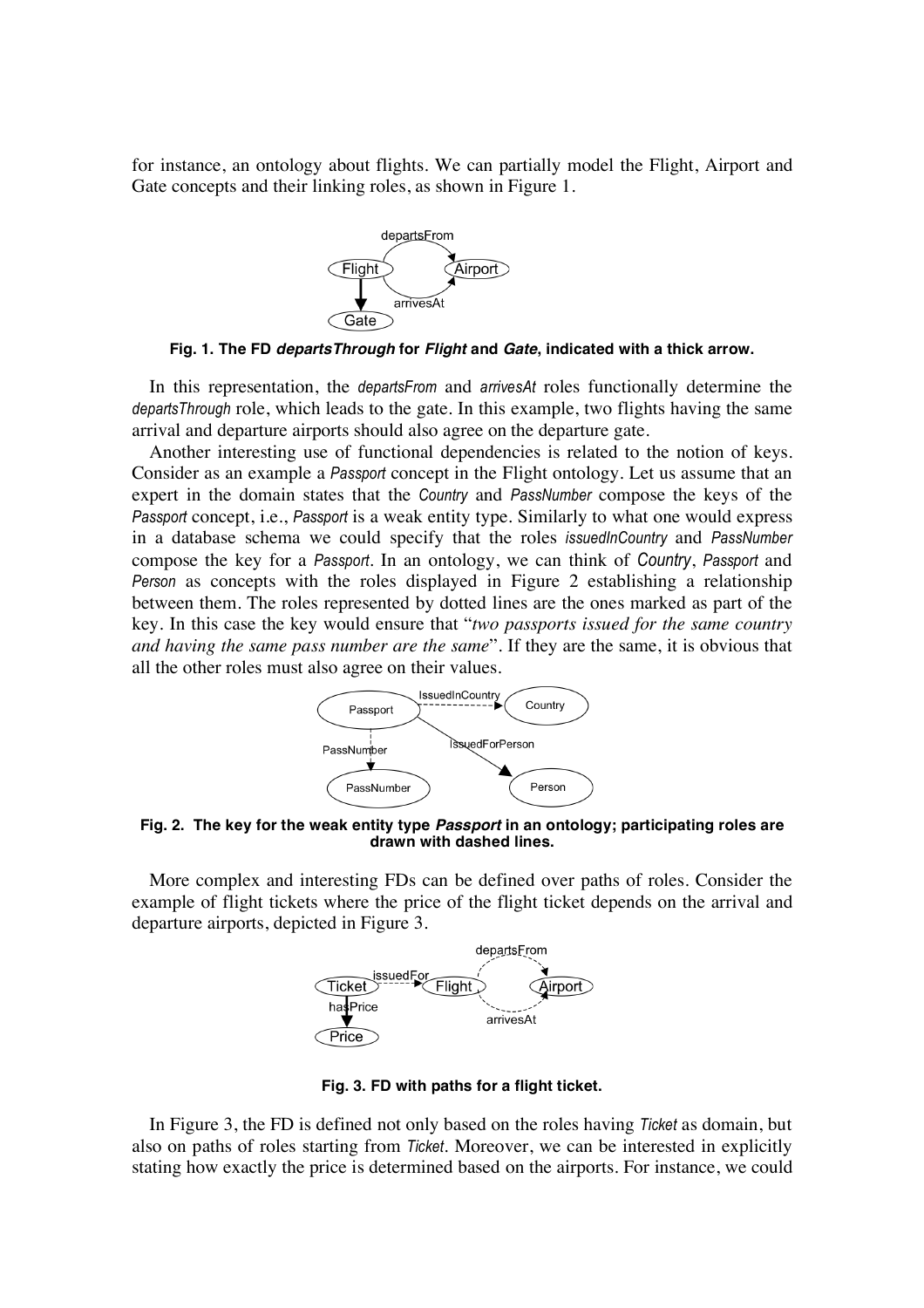define a function that calculates the price based on the distance between the two airports: *fprice(departureAirport,arrivalAirport) = distance(departureAirport,arrivalAirport)*

In that case we explicitly specify the function and that is why we will refer to this case as Explicit Dependency throughout this paper (Figure 4).



**Fig. 4. FD for the flight ticket with explicit function**

Up to now we have seen several examples of FD enforcement rules that would add expressivity to ontologies. We can classify them as "classical" FDs like in the ticket price example in Figure 3; key FDs like in the passport example in Figure 2; and FDs with explicit function like in Figure 4. Therefore, we see the need of defining all these flavours of FDs in DL. In the Web Ontology Language OWL-DL [14], as well as its proposed successor OWL 2 DL (based on SROIQ [24]), only basic FDs over a binary relationship are expressible using *FunctionalProperty* and *InverseFunctionalProperty.*

#### **2.2 Related works**

Functional dependencies have been extensively studied in databases as a formalism to extend database schema semantics [1,17]. In the field of Description Logics (DL), FDs have also been the subject of recent investigations. In [9], Borgida and Weddell expressed the necessity of adding uniqueness constraints to semantic data models, specifically DL. They used CLASSIC [10] as target knowledge representation system for introducing a new *FD* constructor, similar in syntax to object-oriented database keys and slightly modified to represent classic FDs. As expected, this simple FD declaration does not affect the tractability of the sub-sumption algorithm.

A more general *FD* concept constructor for DL was later introduced by Khizder, Toman and Weddell [11]. Their approach mainly focused on uniqueness constraints with the extension of *paths* to express role composition in FD declaration elements. The resulting DL is named *DLFD* and a translation from DL-Class to *DLFD* is proposed. The authors explored the complexity of logical implication problems in *DLFD*, by proving equivalence with query answering in  $Datalog_{\text{ns}}$  with some restrictions, leading to a polynomial time query evaluation.

Calvanese, De Giacomo and Lenzerini, interested in modeling conceptual data models such as ER and UML, as DL knowledge bases, proposed identification and FD assertions for the  $DLR_{ifd}$  language [12] in addition to other common modeling characteristics of conceptual data models, such as n-ary relationships. FDs and uniqueness constraints are mapped to  $DLR_{ind}$  number restrictions and showed that reasoning with these (non-unary) *fd* assertions is EXPTIME complete. Another interesting feature of *DLR*ifd is its ability for representing Object-Oriented class operations (methods) using the *fd* construct [15]. An operation has the form  $f(P_1,...,P_h):R$ , where *f* is the name of the operation, *h* parameters, each one belonging to classes  $P_1, ..., P_h$ , and the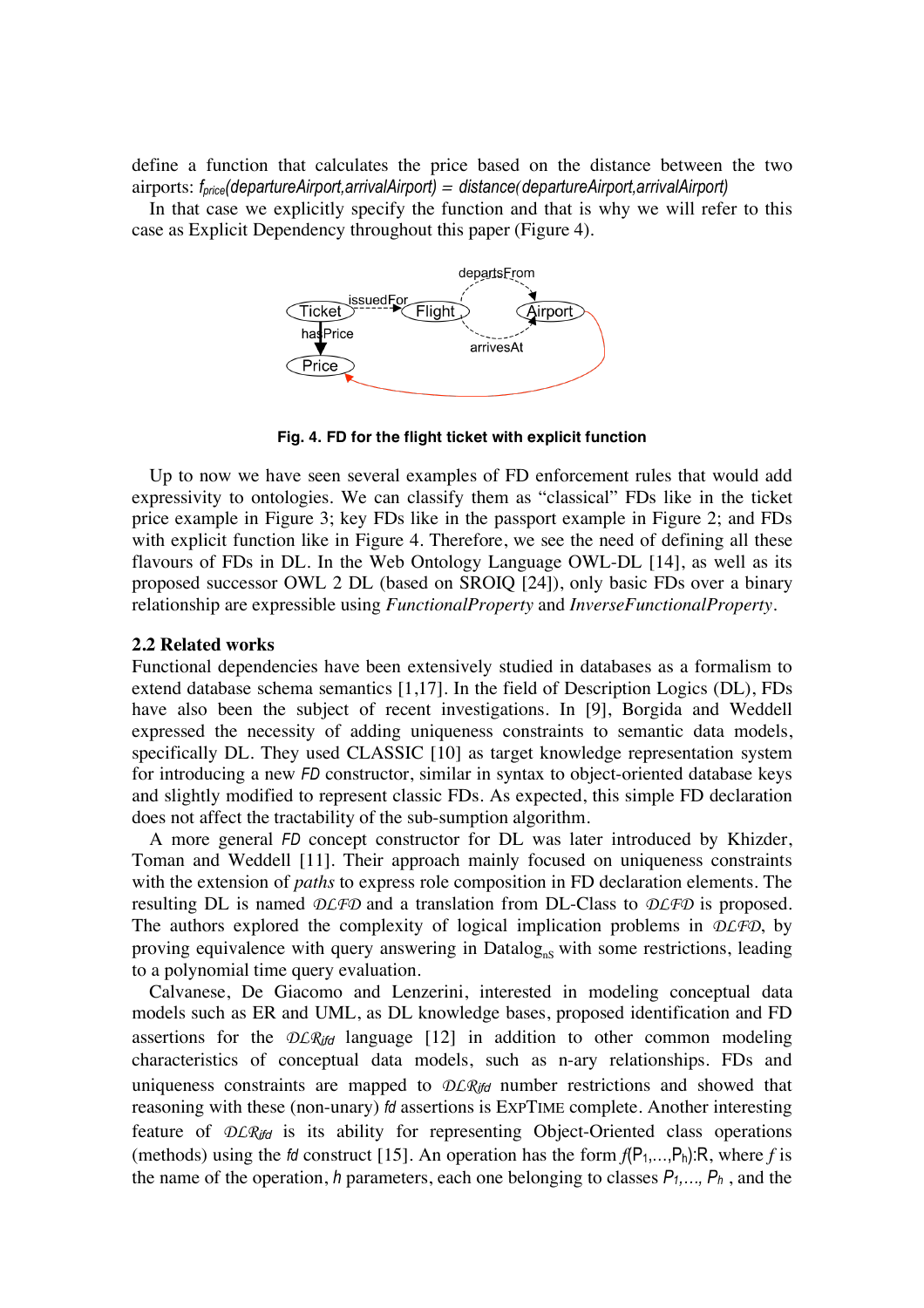result of *f* belongs to class *R*. Formally, such an operation corresponds to a (*h*+1)-ary predicate; let *R* be an (*h*+1)-ary predicate, and *i*, …, *h*, *j* denote components of *R*, then an interpretation *I* satisfies the assertion (fd *R*  $i_1, \ldots, i_h \rightarrow j$ ) if for all  $t, s \in R^I$ , we have that  $t[i_1] = s[i_1], \ldots, t[i_h] = s[i_h]$  implies  $t[j] = s[j]$ . However, *DLR*<sub>ifd</sub> with such FDs has not been implemented in any modeling tool or reasoner.

Lutz et al. [19] first considered the case of adding keys to more expressive DLs. The result is the addition of a set of key definition statements in a so-called key box. Lutz et al. proved that these key constraints have an important impact on decidability. For instance, satisfiability of concepts becomes undecidable in the general case. Decidability is NEXPTIME-complete if key boxes are restricted to a particular kind called *Boolean key boxes*. Lutz and Milicic also explored the possibility of adding not only keys but also FDs to DLs with concrete domains [20]. Although it would initially seem that FDs are weaker than uniqueness keys, their work showed that the impact on decidability and complexity of reasoning is equally problematic (from the perspective of scalable implementations) in the language they defined, *ALC(D)FD*.

In [23], Toman and Weddell extend their previous efforts [6] by adding the possibility of using the FD concept constructor not only in top level and in the right hand side of inclusion dependencies  $(\subseteq)$ . However, this extension in the general case is shown to lead to undecidability. Decidability is regained by focusing on a reduced DL where Path FDs occur only at top level or in monotone concept constructors.

Thus, one can observe a clear compromise between expressivity of FDs and the decidability of the resulting DL language. Put differently, the ontology developer's desired FD behaviour as described in section 2.1, (i) *is not met* in present ontology development software and (ii) *might* be implemented only *partially* at the type-level (TBox) (iii) but, despite the theoretical and software limitations, developers still would like to see such functionality *soon*. To address these problems, we necessarily depart from the above-discussed approaches by introducing FD as an *application level construct in the ontology*, i.e. without changing the ontology language, and defer part of the processing to outside of the ontology, where the obtained derived results can be ported back into the ontology. This solution is in part inspired by [5] that elegantly discuss the role of constraints in ontologies as compared to those in databases and the notion of distinguishable witness predicate for holding instances not conforming to specified constraints [21]. We describe a formal framework that accommodates classic FDs, keys, and explicit dependencies in the next section.

### **3. Formalization Framework**

#### **3.1 Abstract Syntax**

A FD definition *fd*, used for FD reasoning at the instance level, is composed of the following elements: the antecedent  $A$ , consequent  $C$ , a root concept  $R$  and eventually a skolem function  $f$  (see formulae 1 and 5):

$$
fd = (A, C, R, f) \tag{1}
$$

which can be expressed as an implication, in the same vein as traditional FDs:

 $(fdR: A \rightarrow C)$  $\rightarrow$  (2)

As illustrated in formula 3 below, the antecedent  $A$  is a set of paths. A path  $u_i$  is in turn composed of a list of roles, each one being  $r_i$ . The consequent is defined by a single path *u*, which is composed of *l* roles  $u_i$ . The root concept *R* is the starting point of all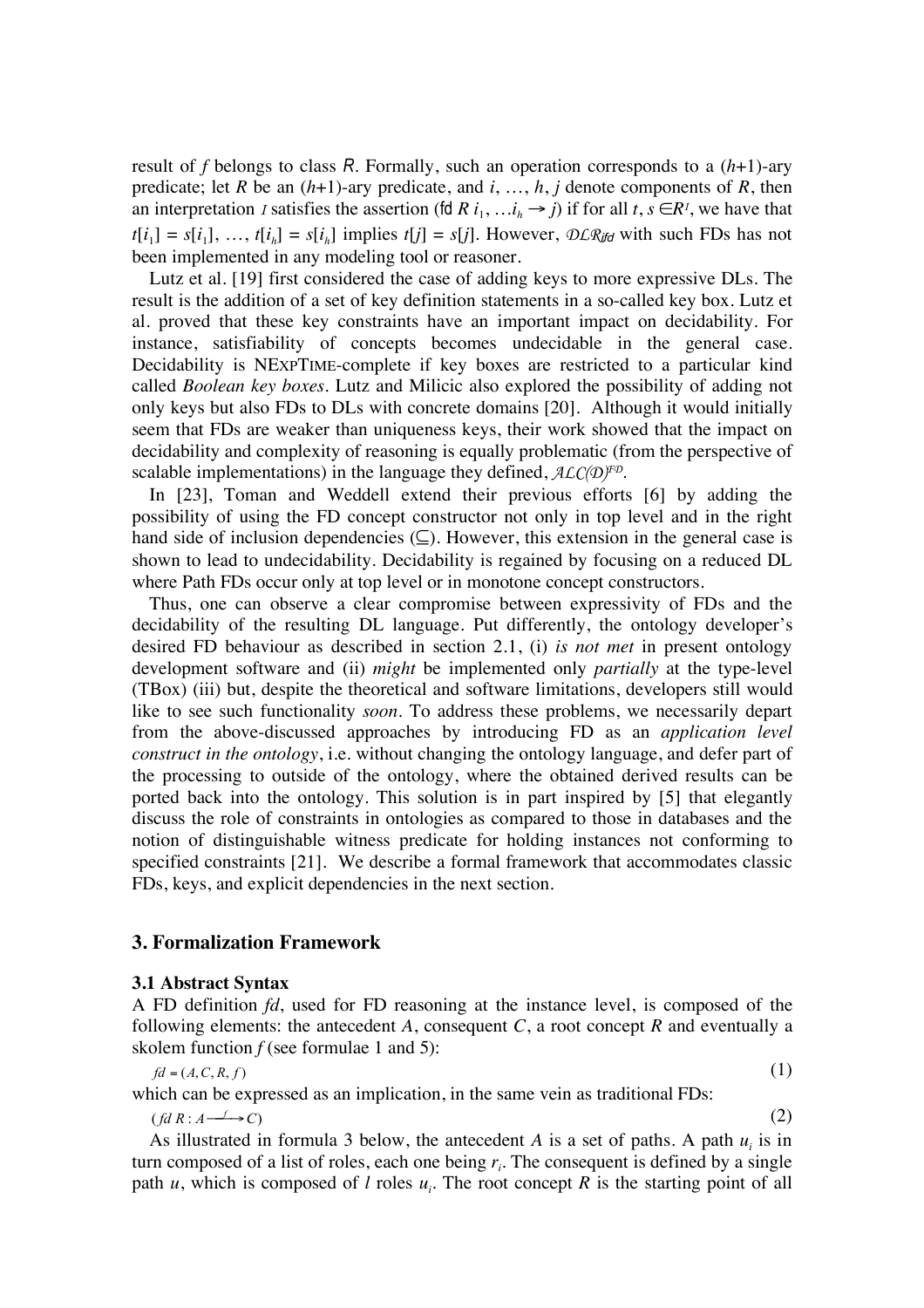paths in the antecedent and consequent, so that a FD expresses relationships among roles of a single instance of the R concept. Notice that all paths considered are single valued and simple concatenations of roles, such that more complex composition constructs are not allowed.

$$
A = \{u_1, u_2, ..., u_n\}
$$
  
\n
$$
u_i = \{r_{i,1}, r_{i,2}, ..., r_{i,m_i}\}
$$
  
\n
$$
C = \{u\}
$$
  
\n
$$
u = \{s_1, s_2, ..., s_i\}
$$
\n(3)

In case of having the deterministic function *f* defined, it takes as parameters individuals of the ranges of the last roles of the antecedent paths. And the result of *f* must be an individual in the range of the last role of the path in the consequent.

#### **3.2 FD Semantics**

Concerning the semantics of the *fd* definition, we first define path evaluation under an interpretation *X*. Given an interpretation *X*, we say it is composed by a domain  $\Delta^X$  and an interpretation function. As we have seen the interpretation function maps a role  $r_{i,j}$  to a subset  $r_{i,j}^X \subseteq \Delta^X \times \Delta^X$ . For paths we apply the same principle using composition of these interpretation functions. Given a path  $u_i$ , a concept R and an individual x, with  $x \in$  $R^X$ , then  $u_i^X(x)$  is defined as:

 $r_{i,m}^{X}(\ldots(r_{i,2}^{X}(r_{i,1}^{X}(x)))\ldots)$ 

Now an interpretation *X* satisfies a FD *fd = (A, C, R, f)*, with *A* and *C* defined as in (1), if for all *a*,  $b \in R^X$  it is verified that:

if  $u_1^X(a) = u_1^X(b)$  and  $u_i^X(a) = u_i^X(b)$  and ...  $u_n^X(a) = u_n^X(b)$ , then  $u^X(a) = u^X(b)$ 

# **3.3 Classic FDs**

In the simple example of the flight gate that depends on the arrival and departure airports (see Figure 1), the *fd* definition would be composed of the following antecedent, consequent and root concept:

 $A = \{u_1, u_2\}$   $C = \{u\}$   $R =$  Flight

 $u_1 = \{ \text{departsFrom} \}$ 

 $u_2 =$ {arrivesAt}

*u* = {departsThroughGate}

definition in (1) can be translated to the following Horn rule: We can express FDs as Horn clause rules so that later an engine can enforce the FDs for the instances of an ontology (i.e. its ABox). In the case of classic FD the abstract *fd*

$$
r_{1,1}(a, p_{1,1}) \wedge r_{1,2}(p_{1,1}, p_{1,2}) \wedge ... \wedge r_{1,m_1}(p_{1,m_1-1}, g_1) \wedge
$$
  
\n...  $\wedge$   
\n
$$
r_{n,1}(a, p_{n,1}) \wedge r_{n,2}(p_{n,1}, p_{n,2}) \wedge ... \wedge r_{n,m_n}(p_{n,m_n-1}, g_n) \wedge
$$
  
\n...  $\wedge$   
\n...  $\wedge$   
\n
$$
r_{1,1}(b, q_{1,1}) \wedge r_{1,2}(q_{1,1}, q_{1,2}) \wedge ... \wedge r_{1,m_1}(q_{1,m_1-1}, g_1) \wedge
$$
  
\n...  $\wedge$   
\n
$$
r_{n,1}(b, q_{n,1}) \wedge r_{n,2}(q_{n,1}, q_{n,2}) \wedge ... \wedge r_{n,m_n}(q_{n,m_n-1}, g_n) \wedge
$$
  
\n
$$
s_1(a, p_1) \wedge s_2(p_1, p_2) \wedge ... \wedge s_1(p_{l-1}, p_l) \wedge
$$
  
\n
$$
s_1(b, q_1) \wedge s_2(q_1, q_2) \wedge ... \wedge s_1(q_{l-1}, q_l)
$$

where the *a*, *b*,  $p_{ij}$ ,  $q_{ij}$  and  $g_i$  elements are free variables. The variables *a* and *b* are the common root nodes linking all the paths in the antecedent and consequent of the FD.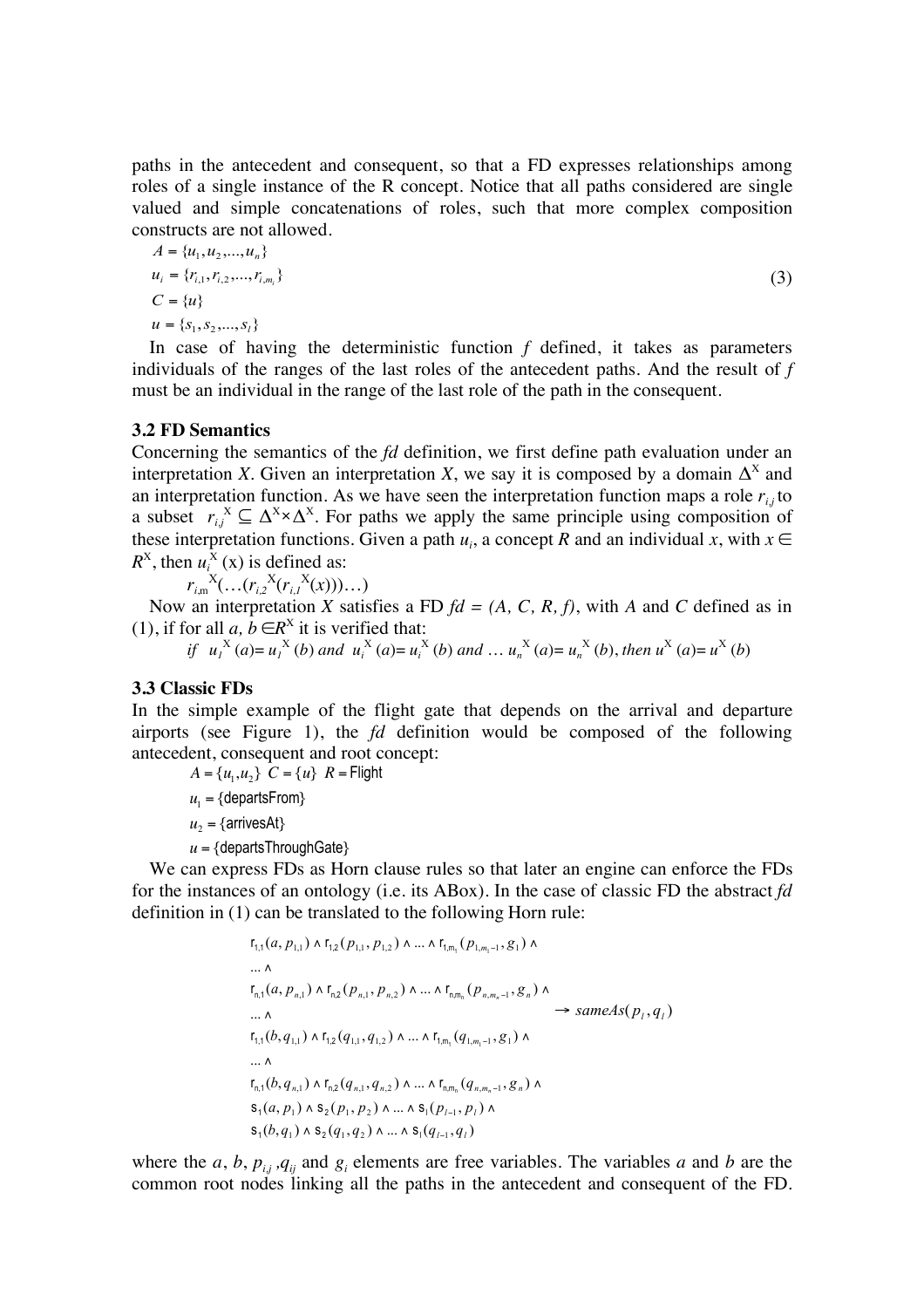The  $r_{i,j}$  are roles of an antecedent path and the  $s_i$  are roles of the consequent, just as shown in (2) (3). These mappings suffer slight variations when applied to the case of key and explicit functions.

### **3.4 Keys**

If the FD represents a key, FD *fdk*, then the consequent is the instance of the root concept itself (*Id*) and there is no need to specify *C*. It is not necessary to specify *f* either:

$$
fdk = (A, R)
$$
  
( $fdk R : A \quad Id$ ) (4)

Given the interpretation X, it satisfies the key *fdk* if for all  $a, b \in R^X$ :

*if*  $u_1^X(a) = u_1^X(b)$  *and* …  $u_i^X(a) = u_i^X(b)$  *and* …  $u_n^X(a) = u_n^X(b)$ , *then*  $a = b$ Notice that the only difference at the interpretation level is that instead of ensuring the equality between  $u^X$  (*a*)=  $u^X$  (*b*), we need to ensure the equality of the instances *a* and *b* themselves. In the simple example of the passport with a key FD, the *fdk* definition would be composed of the following antecedent and root concept:

 $A = \{u_1, u_2\}$   $C = \{u\}$   $R =$  Passport

 $u_1 = \{\text{isuedlnCountry}\}$ 

 $u_2 = \{\text{passNumber}\}\$ 

The *fdk* needs to ensure that the instances are themselves equal if the antecedent holds. In the case of key FD the abstract *fdk* definition in (4) can be translated to the following Horn rule:

$$
r_{1,1}(a, p_{1,1}) \wedge r_{1,2}(p_{1,1}, p_{1,2}) \wedge ... \wedge r_{1,m_1}(p_{1,m_1-1}, g_1) \wedge
$$
  
\n...  
\n
$$
r_{n,1}(a, p_{n,1}) \wedge r_{n,2}(p_{n,1}, p_{n,2}) \wedge ... \wedge r_{n,m_n}(p_{n,m_n-1}, g_n) \wedge \rightarrow sameAs(a, b)
$$
  
\n...  $\wedge$   
\n
$$
r_{1,1}(b, q_{1,1}) \wedge r_{1,2}(q_{1,1}, q_{1,2}) \wedge ... \wedge r_{1,m_1}(q_{1,m_1-1}, g_1) \wedge
$$
  
\n...  $\wedge$   
\n
$$
r_{n,1}(b, q_{n,1}) \wedge r_{n,2}(q_{n,1}, q_{n,2}) \wedge ... \wedge r_{n,m_n}(q_{n,m_n-1}, g_n)
$$

where  $a, b, p_{ij}, q_{ji}$  and  $g_i$  are variables in the rule language.

### **3.5 Explicit Function**

In defining explicit function FDs, *fde*, the deterministic function *f* is specified along with the antecedent and consequent:

$$
fde = (A, R, C, f)
$$
  
(*fde R*:  $A \xrightarrow{f} C$ ) (5)

Given the interpretation X, it satisfies the explicit FD *fde* if for all  $a \in \mathbb{R}^X$ , and  $t_1, ..., t_n$  $\subset \Lambda^X$ 

*if*  $t_1 = u_1^X(a)$  *and*  $\ldots$   $t_i = u_i^X(a)$  *and*  $\ldots$   $t_n = u_n^X(a)$ , *then*  $u^X(a) = f(t_1, \ldots, t_i, \ldots, t_n)$ In the more complex case of the ticket price we would have:

 $u = \{hasPrice\}$  $A = \{u_1, u_2\}$   $C = \{u\}$   $R =$  Ticket  $f = f_{\text{ا}/\text{c}}$  $u_1 = \{belongsToFlight, departsFrom\}$  $u_2 = \{belongstoflight, arrivesAt\}$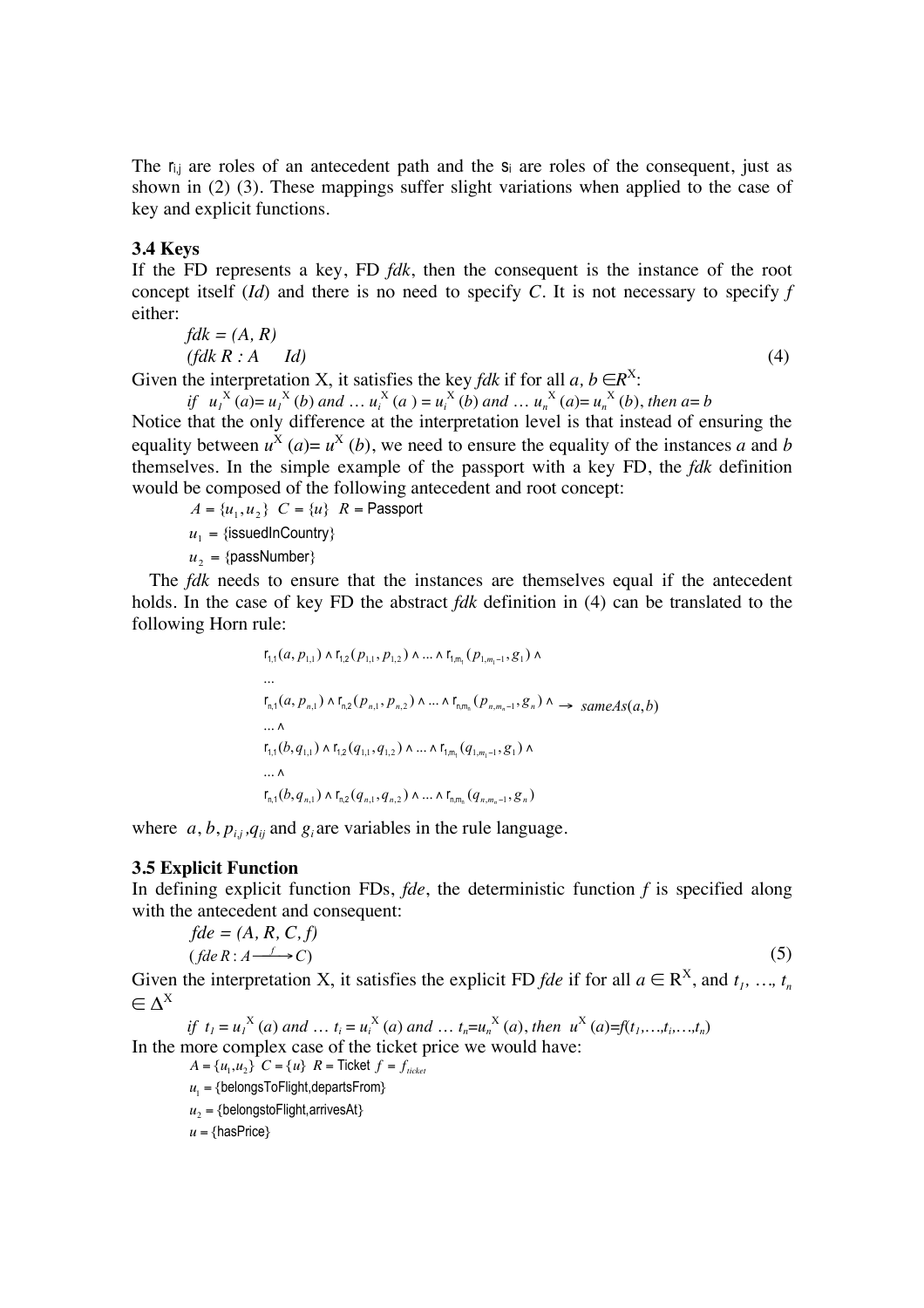Notice that in this example we have two paths  $u_1$  and  $u_2$  each one having two components. The function  $f_{\text{nicket}}$  takes airports as parameters and returns a price instance. The abstract *fde* syntax in (5) can be translated to the following Horn rule:

$$
r_{1,1}(a, p_{1,1}) \wedge r_{1,2}(p_{1,1}, p_{1,2}) \wedge ... \wedge r_{1,m_1}(p_{1,m_1-1}, g_1) \wedge
$$
  
\n...\n
$$
r_{1,1}(a, p_{1,1}) \wedge r_{1,2}(p_{1,1}, p_{1,2}) \wedge ... \wedge r_{1,m_1}(p_{1,m_1-1}, g_1) \wedge \cdots \wedge s_1(p_{l-1}, f(g_1,...,g_l,...,g_n))
$$
  
\n...\n
$$
r_{n,1}(a, p_{n,1}) \wedge r_{n,2}(p_{n,1}, p_{n,2}) \wedge ... \wedge r_{n,m_n}(p_{n,m_n-1}, g_n) \wedge
$$
  
\n
$$
s_1(a, p_1) \wedge s_2(p_1, p_2) \wedge ... \wedge s_{1-1}(p_{l-2}, p_{l-1})
$$

where  $a, p_{ij}$ , and  $g_i$  are free variables.

Having presented the syntax and semantics for the three FD modes discussed in this work, we turn now to discussing enforcement policies with respect to a knowledge base, which we name FD interpretations.

#### **3.6 FD Interpretations**

An interesting aspect about FDs in ontologies is that depending on the kind of enforcement, they can be applied quite differently. We have identified three FD interpretations: constraints, new assertions and views.

In the first enforcement mode (i.e., constraints) FD expresses invalid states of the ABox. Instances conforming to an FD constraint are identified and exposed to user analysis. The second interpretation creates new ABox assertions with instances matching the FD definitions. Finally, view interpretation corresponds to retrieving instances matching FD specifications.

To better understand this difference of usage of FD assertions, consider the following example, again in the context of the Flight ontology: *"The tax on a ticket price functionally depends on the passenger age-group, the departure airport and the arrival airport*". We identify the paths for the antecedent and consequent; and the function  $f_{\text{tar}}$ that computes the tax based on the departure, arrival and age group: *tax = ftax(departureAirport,arrivalAirport,ageGroup).*

The FD is defined as:

 $fd_{\text{tax}}$  :  $(A, C, \text{Ticket}, f_{\text{tax}})$ *A* = {belongsToFlight,departsFrom},  $\{$ belongsToFlight,arrivesAt $\},$ {hasPassenger,belongsToGroup}  $\int$  $\int$  $\overline{\mathcal{L}}$ &  $\bigg\}$  $\int$ 

```
C = \{ \{\text{hasPrice}, \text{hasTax}\} \}
```
Consider, in addition, the following ABox:

```
belongsToFlight(T1,F1)
departsFrom(F1,GENEVA)
arrivesAt(F1,HEATHROW)
hasPassenger(T1,CARL)
belongsToGroup(CARL,JUNIOR)
```
The FD assertion interpretation would produce the following ABox statement *hasTax(P1, ftax(GENEVA,HEATHROW,JUNIOR))* for a price 'P1' of ticket 'T1'. Symmetrically, in case of adapting the FD constraint enforcement interpretation, the role *hasTax* would appear in the consequent of a FD specification in its negative form to check for hurting instances, such as: *not hasTax(P1,f<sub>tax</sub>(GENEVA,HEATHROW,JUNIOR)*). Finally, view interpretation is

(6)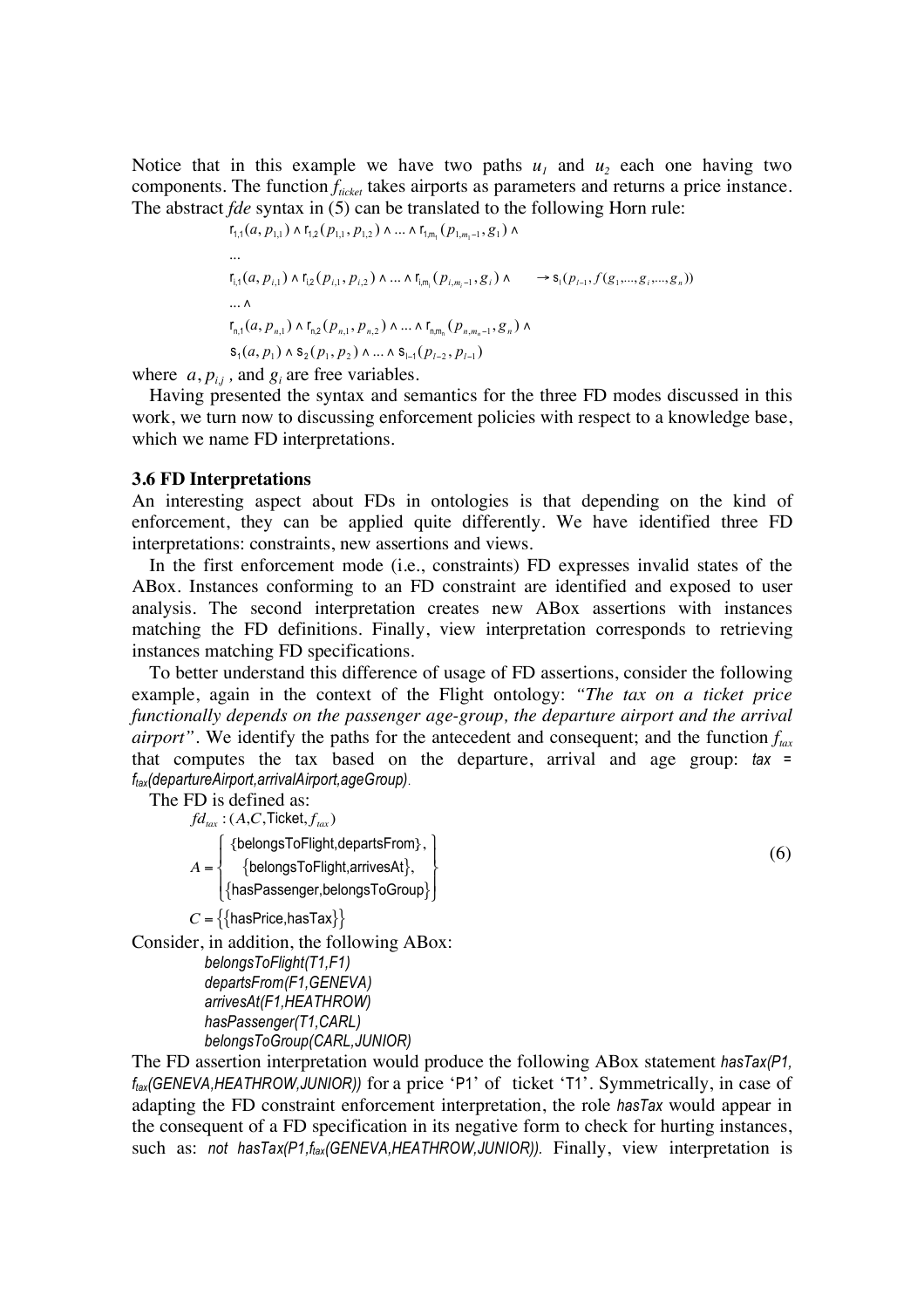syntactically equivalent to FD assertion but with interpretation leading to instances being returned to the user.

### **3.7 Extended Knowledge Base**

In order to accommodate the aforementioned interpretations we extend the conceptual model proposed in [5] according to the following extended DL-FD knowledge base, represented as a sextuple:

 $K=(\mathcal{T}, \mathcal{A}, \mathcal{FD}, C, C_{\alpha}, \mathcal{V})$ 

Such that:

*T* is a finite set of standard TBox axioms,

*A* is a finite set of standard ABox assertions*,*

*FD* is a finite set of functional dependency definition instances, where each FD definition can be classified as:

*FD*<sub>a</sub> is a finite set of assertion FDs *fda*<sub>*i*</sub>

 $\mathcal{FD}_c$  is a finite set of constraint FDs  $fdc_i^c$ 

 $\mathcal{FD}_\mathrm{v}$  is a finite set of view FDs  $f\mathcal{d}\boldsymbol{\nu}_i$ 

*C* is a finite set of constraint witness classes  $w_{\text{fdci}}$ , with  $\hat{fdc} \in \mathcal{FD}$ 

 $C_A$  is a finite set of assertion hurting some  $fD_c$  constraint and expressed as *witness* facts, i.e. instances of  $w_{\text{fdci}}$ .

 $\mathcal V$  is a finite set of view definitions

 $\mathcal{V} = \{v_{i} \equiv f d v_{i}, \ldots, v_{n} \equiv f d v_{n} \}$ , where  $f d v_{i} \in f D v_{i}$ 

The set  $C_a$  of witness classes models instances hurting FD constraints. They allow users to analyze the hurting instances without directly affecting the ABox.

The view interpretation specifies queries whose answers are computed by the explicit dependency function over determining property values. The view characterization defers from simple assertions in that the *FD* rule definition specifies necessary and sufficient conditions for ABox assertions to match with predicates in *FD*.*V* comprehends view labels mapped to corresponding  $fD_{y}$  instances.

Having defined *FD*s formally and integrated them within an extended knowledge base, we discuss in the next section how functional dependency is specified in OWL.

#### **4. Specifying FD in OWL-DL**

In this section, the formalism introduced in section 3 is realized into an approach for integrating FD into OWL-DL.

### **4.1 OWL FD Package**

In order to model the abstract FD definition presented in (1) and (2), an OWL Class called FD has been specified. This class, its subclasses and properties, have been defined in an OWL FD package with a separate namespace *owlfd*. In this way, we can reuse these FD definitions in any owl ontology, by importing the *owlfd* namespace:

<owl:imports rdf:resource="http://lbd.epfl.ch/fdowl.owl"/>

#### **4.2 OWL FD Class**

The *owlfd:FD* class, just like in the definition introduced in (1), has the following properties: *antecedent*, *consequent*, *rootClass* and *hasFunction*. The antecedent property links *FD* instances to one or more *Path* instances. Similarly, the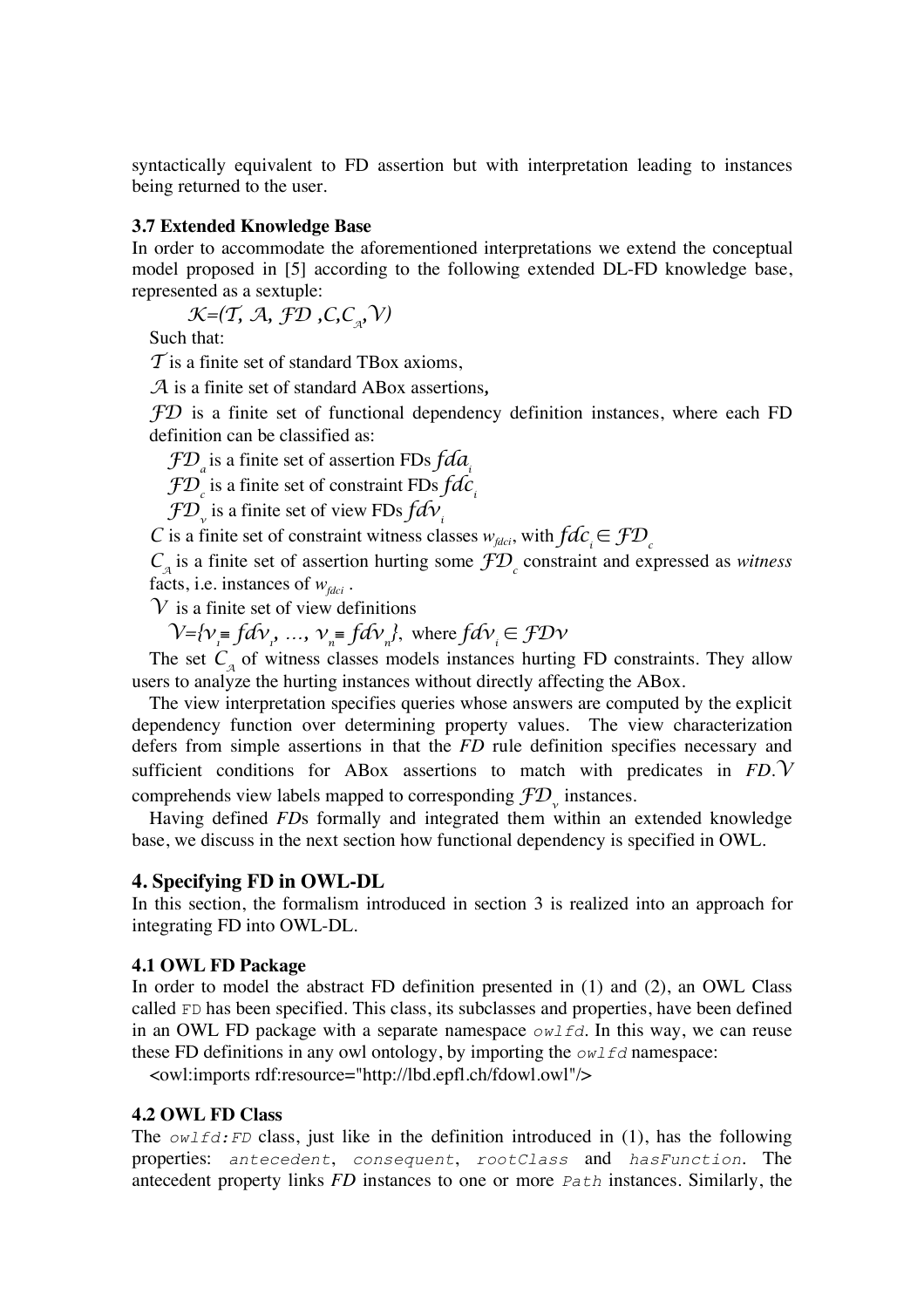consequent property links a *FD* instance to at most one *Path*. The *rootClass* property has a *rdf:Class* as range associating a *FD* instance to a class name in the OWL ontology. The *rootClass* reflects the root concept of the abstract FD. Finally, the *hasFunction* property indicates the resource id of the function corresponding to *f* as in the abstract definition.

```
FD \subseteqowl:Thing 
Vantecedent only Path
! antecedent min 1
! consequent only Path
! consequent max 1
= rootClass exactly 1
! hasFunction max 1
```
For the case of keys, a sub-property of *rootClass* called *keyRootClass* has been defined. Any *FD* definition featuring this subproperty instead of *rootClass* should be interpreted as a *FD* key definition.

The *Path* class, referenced by the antecedent and consequent contains a list of property references called *owlfd:PartList*. The *PartList* class is an extension of the generic *rdf:List*, specializing the *rdf:first* and *rdf:last* properties. In order to make the *PartList* an ordered list of references to properties, the "first" property of this list can only accept *rdf:Property* instances. The *PartList* definition is specified as:

```
PartList \subseteqrdf:List
       ! rdf:first only rdf:Property
          = rdf:first exactly 1
       ! rdf:rest only rdf:List
          = rdf:rest exactly 1
```
A *Path* is linked to a *PartList* through the parts property. A path must have one *PartList*. We give now the definition of a *Path*:

```
Path<sup>C</sup>
     owl:Thing
      !parts some PartList
      = parts exactly 1
```
### **4.3 Subclasses of FD**

In addition three subclasses of *FD* have been defined:  $FD_a$ ,  $FD_c$  and  $FD_v$ . These subclasses correspond to the abovementioned interpretation types: assertions, constraints and views respectively:

$$
FD_a \subseteq FD
$$
  

$$
FD_c \subseteq FD
$$
  

$$
FD_v \subseteq FD
$$

As we have seen in the previous section, these interpretation differences don't have much impact on the abstract definition. In fact it is sufficient to use one of the three aforementioned subclasses ( $FD_a$ ,  $FD_c$  or  $FD_v$ ) to get the expected results in terms of interpretations.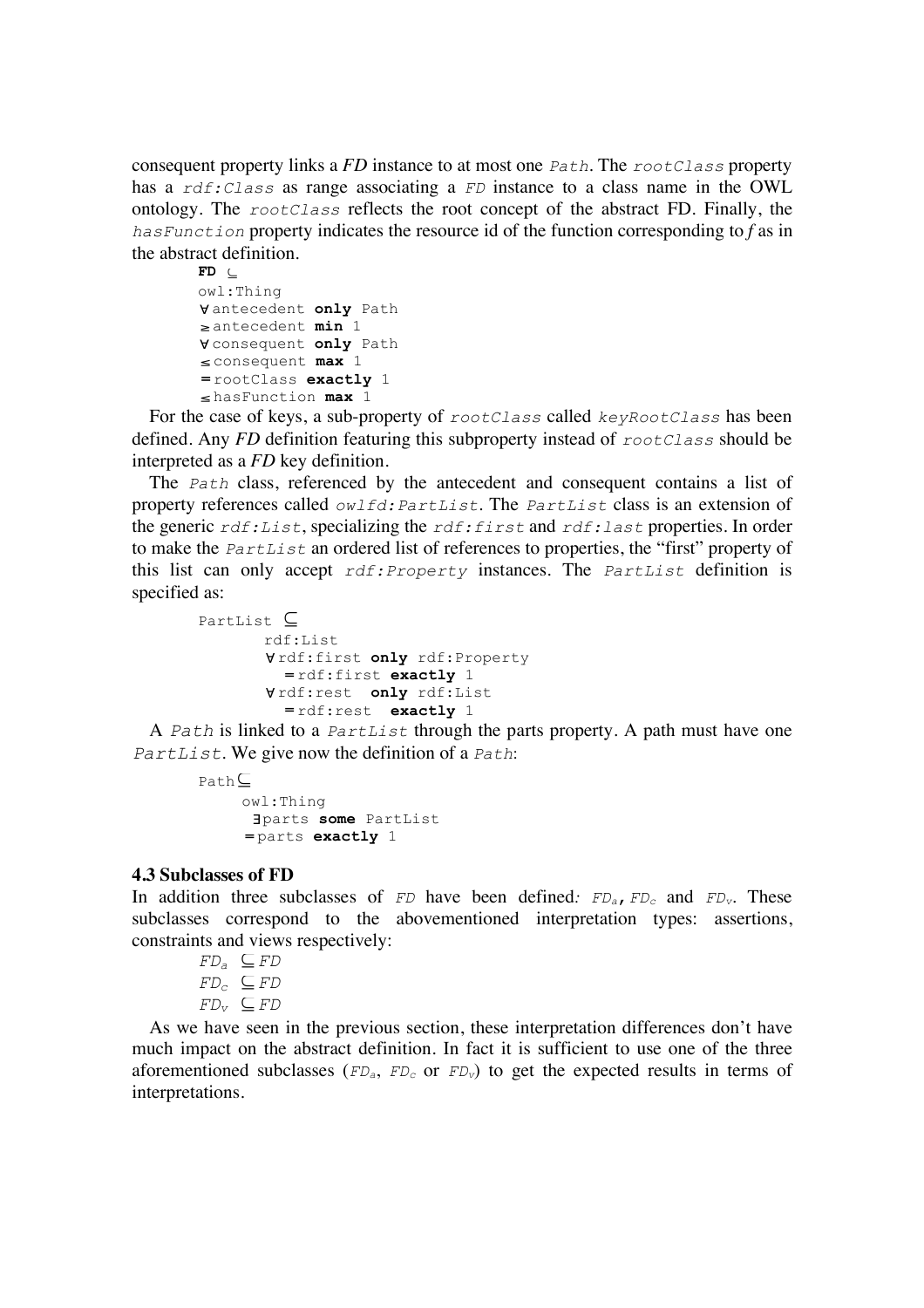# **5. Implementation**

Having described our approach for adding functional dependencies to OWL, we proceed now to describe a prototype implementation demonstrating the applicability of our ideas.

# **5.1 Implementation design**

The starting point for implementation of functional dependencies for ontologies is definitely the *FD* constructs definition. We have described how *FD*s can be described in abstract terms and how this abstraction can be expressed using our *OWL FD* classes and properties (see Figure 5). It is important to notice that the FD definitions are independent from any actual implementation of the enforcement of the dependencies. The mechanisms to guarantee that the definitions hold could follow various different approaches. In this work we have focused on mapping the *FD* definitions to Horn clause rules. In the specific case of OWL, the SWRL language constitutes a concrete example of an effort unifying OWL DL and Horn clauses. We have already shown how to map the *OWL FD* definitions to rules. This mapping mechanism has been implemented for the three discussed interpretations. FD definitions and derived rules are based on predicates whose terminology is part of a known knowledge base.



**Fig. 5. FD Class in the ontology development tool Protégé.**

Instances of FD are functional dependency definitions for the ontology; Figure 6 illustrates a Protégé OWL FD instance specification. Then, each path, such as *FD\_PilotAssigment* with their *PathLists* in the Flight ontology, is also easily editable with Protégé. In this example, the *Path* is given by the *PartList* composed of properties *scheduledAsFlight* and *managedByAirline* (see Figure 7).

| <b>INDIVIDUAL EDITOR</b>                                               |                   |                        | $+ - F$ T |
|------------------------------------------------------------------------|-------------------|------------------------|-----------|
| FD Pilot Assignment<br>For Individual: ♦                               |                   | (instance of owlfd:FD) |           |
| 國<br>$\bullet$ $\boxtimes$                                             |                   | <b>Annotations</b>     |           |
| owlfd:antecedent                                                       | owlfd:rootClass   |                        |           |
| pilotAssignment Path Antecedent 1<br>pilotAssignment_Path_Antecedent_2 | AirJourney        |                        |           |
| pilotAssignment Path Antecedent 3                                      | owlfd:hasFunction |                        |           |
|                                                                        |                   |                        |           |
| owlfd:consequent                                                       |                   |                        |           |
| pilotAssignment_Path_Consequent                                        |                   |                        |           |
|                                                                        |                   |                        |           |

**Fig. 6. FD antecedent and consequent.**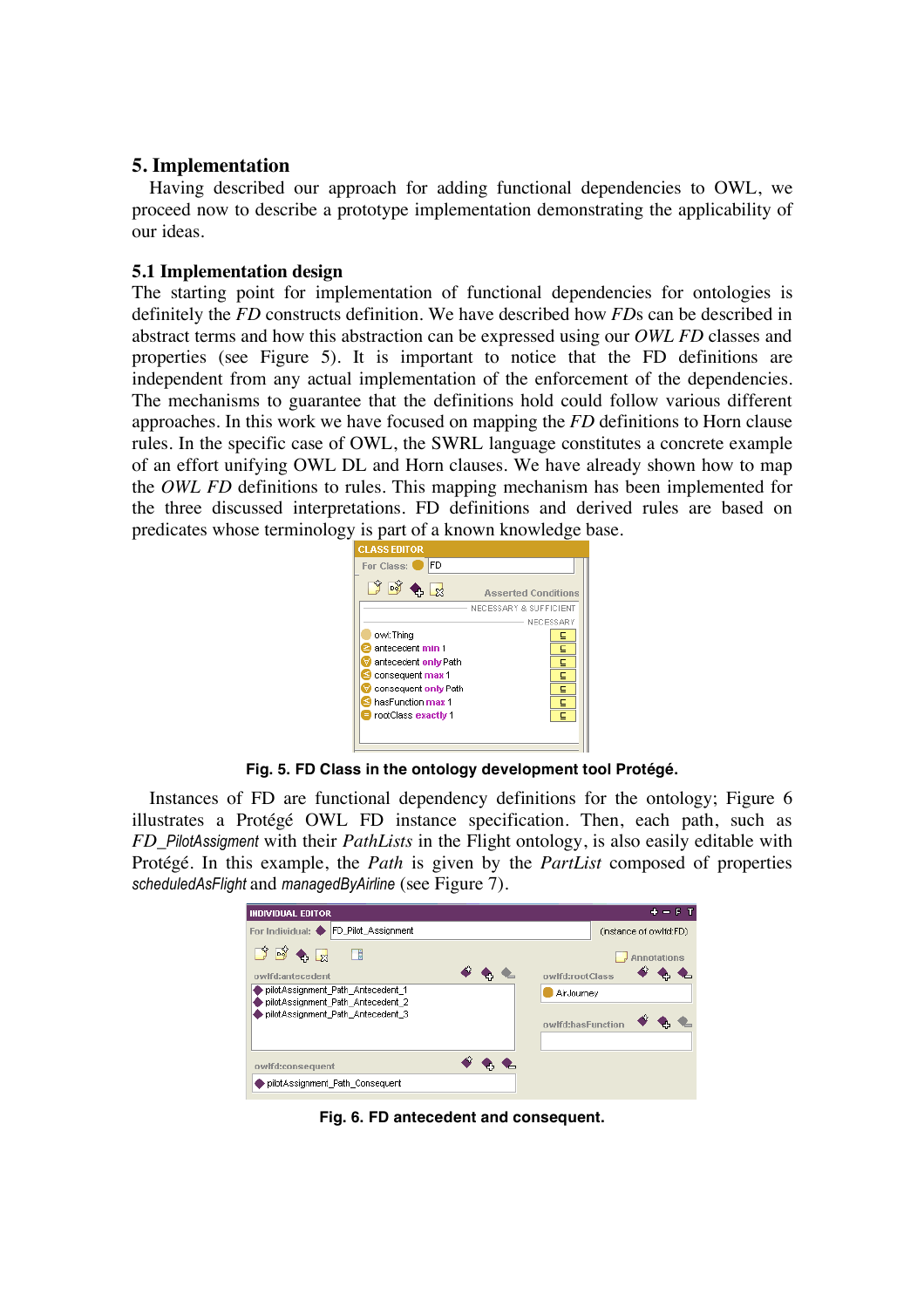| <b>INDIVIDUAL EDITOR</b>                                             | $+$ = F T                     |
|----------------------------------------------------------------------|-------------------------------|
| pilotAssignment_Path_Antecedent_1<br>For Individual: $\blacklozenge$ | (instance of owlfd:Path)      |
| $D$ $\bullet$ $\bullet$                                              | $\sqrt{\mathsf{An}}$ ndations |
| owlfd:part<br>◆ owlfd:PartList (scheduledAsFlight, managedByAirline) |                               |

**Fig. 7. Path with PartList.**

# **5.2 Mapping from OWL FD to SWRL**

We have developed a Java application that takes *OWL FD* definitions of an ontology and generates the corresponding set of SWRL rules. This procedure follows the mapping described in section 3. In the next subsections, we will reconsider the *tax* example of section 3.6, with the three variants of interpretation. Figure 8 shows a generated SWRL rule in the SWRL tab of Protégé [22].

| <b>SWRL Rule</b>                                                                                                                                                                                                                                        | - 미 × |
|---------------------------------------------------------------------------------------------------------------------------------------------------------------------------------------------------------------------------------------------------------|-------|
| Comment<br>Name                                                                                                                                                                                                                                         |       |
| Name                                                                                                                                                                                                                                                    |       |
| Ticket tax Rule                                                                                                                                                                                                                                         |       |
|                                                                                                                                                                                                                                                         |       |
| <b>SWRL Rule</b>                                                                                                                                                                                                                                        |       |
| hasAge(?passenger,?age) A<br>issuedForJourney(?ticket, ?journey) ∧<br>scheduledAsFlight(?journey, ?flight) A<br>departsFrom(?flight, ?depAirport) ∧<br>airportTax(?depAirport, ?depTax) ∧<br>swrlb:multiply(?i, ?age, ?depTax)<br>→ hasTax∩?ticket. ?i) |       |
| 읽<br>в<br>Ξ<br>$\neq$<br>甲                                                                                                                                                                                                                              |       |
|                                                                                                                                                                                                                                                         |       |

**Fig. 8. SWRL rule for tax FD.**

For the sake of simplicity in this example, the  $f_{\text{tax}}$  function has been replaced by a simple multiplication function called *multiply*, which is available out of the box as a SWRL Built-In function and is supported in the basic package of the SWRL rule engine we used. Alternatively, we could have specified a more complex function and have implemented the intended behaviour using a *Java* class.

In the following sections we present the variations according to the intended interpretation.

# **5.2.1 Assertion SWRL rules**

To differentiate this kind of *FD* definitions, we use the  $FD_a$  subclass of our *FD* class. In this first case the head of the rule, or the deduction of the rule evaluation, is a predicate that is added to the ABox of the knowledge base. This predicate is a property assertion of the kind *propertyName(?variable1,?variable2)*. In the example, the *propertyName* is *hasTax*, the variable *?ticket* represents a ticket individual matching the conditions in the rule's body, and the *?i* variable holds the result of the evaluation of the *swrlb:multiply* function over the variables *?age* and *?depTax*. These last two are the age of the passenger of the ticket and the tax of the departure airport. To add the results of the rule evaluation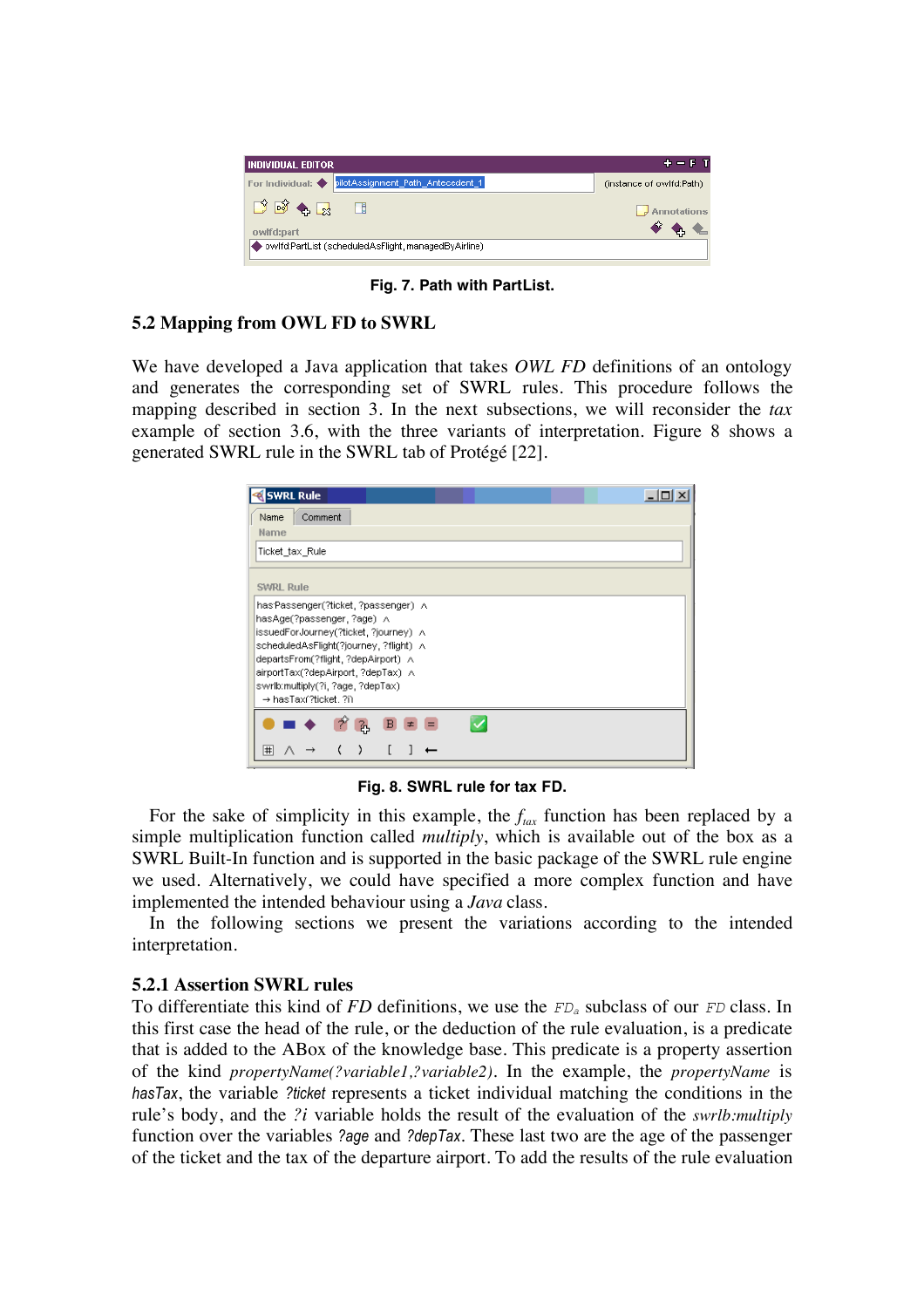to the ABox, the user has to export the resulting predicate back to OWL through the Protégé interface.

### **5.2.2 Constraint SWRL Rules**

These *FDs* are individuals of the subclass  $FD_c$ . Contrary to  $FD_a$  rules, these do not add any new assertions to the ABox as a result of *FD* evaluation. Instead, their enforcement checks whether existing ABox assertions are consistent with the  $FD<sub>c</sub>$  definitions. In case of hurting instances are detected, they are classified to the corresponding witness class, which holds the information about the individual who is violating the *FD<sub>c</sub>* constraint.

A witness property in its most basic form indicates which individual violates the constraint and the expected instance value. In the tax example, if for some reason someone has asserted that *hasTax(TICKET1,300)*, this contradicts the expected predicate *hasTax(TICKET1,200)*. The following witness is produced: *witnesstax(TICKET1,200)*. We can see the complete SWRL rule in the Protégé interface in Figure 9.

Notice that the witness can grow in complexity, and the information it could eventually hold depends on how the witness property is modeled. This is similar to custom exceptions in a programming language. The witness properties are defined in their own constraint terminology set  $C$ , as described in section 3.7. The witness assertions are in turn stored in the  $C<sub>a</sub>$  set.

| <b>SWRL Rule</b>                                                          |  |  |  |  |
|---------------------------------------------------------------------------|--|--|--|--|
| Comment<br>Name                                                           |  |  |  |  |
| Name                                                                      |  |  |  |  |
| Ticket tax RuleConstraint                                                 |  |  |  |  |
|                                                                           |  |  |  |  |
| <b>SWRL Rule</b>                                                          |  |  |  |  |
| issuedForPassenger(?ticket, ?passenger) A                                 |  |  |  |  |
| hasAge(?passenger,?age) A                                                 |  |  |  |  |
| issuedForJourney(?ticket, ?journey) A                                     |  |  |  |  |
| scheduledAsFlight(?journey, ?flight) A                                    |  |  |  |  |
| departsFrom(?flight, ?depAirport) A<br>airportTax(?depAirport, ?depTax) A |  |  |  |  |
| swrlb:multiply(?i, ?age, ?depTax) A                                       |  |  |  |  |
| hasTax(?ticket, ?value) A                                                 |  |  |  |  |
| swrlb:notEqual(?i,?value)                                                 |  |  |  |  |
| → witness(?ticket, ?i)                                                    |  |  |  |  |
| в<br>z.                                                                   |  |  |  |  |
|                                                                           |  |  |  |  |
| ⋕                                                                         |  |  |  |  |

**Fig. 9. Constraint SWRL rule.**

# **5.2.3 Views with SWRL Rules**

As we have already mentioned, the case of views is quite similar to that of newassertions. The chief difference is that the predicates of the head of the rules, the results of the rule evaluation, are not added to the ABox. They are computed at run-time during query processing. For example in the model of *tax*, equation (6), the ticket tax is computed and retrieved in a query, but never stored anywhere. For views the results are displayed in the context of query execution.

# **6. Conclusions**

The extension of DL knowledge base with functional dependencies has been acknowledged as relevant in producing more expressive ontologies. In this work we investigate the extension of knowledge bases with three kinds of functional dependencies: classic, keys and featuring explicit functions. In fact, to the best of our knowledge, this is the first work in ontologies that explores functional dependencies with an explicit function relating dependent to determining properties. We propose a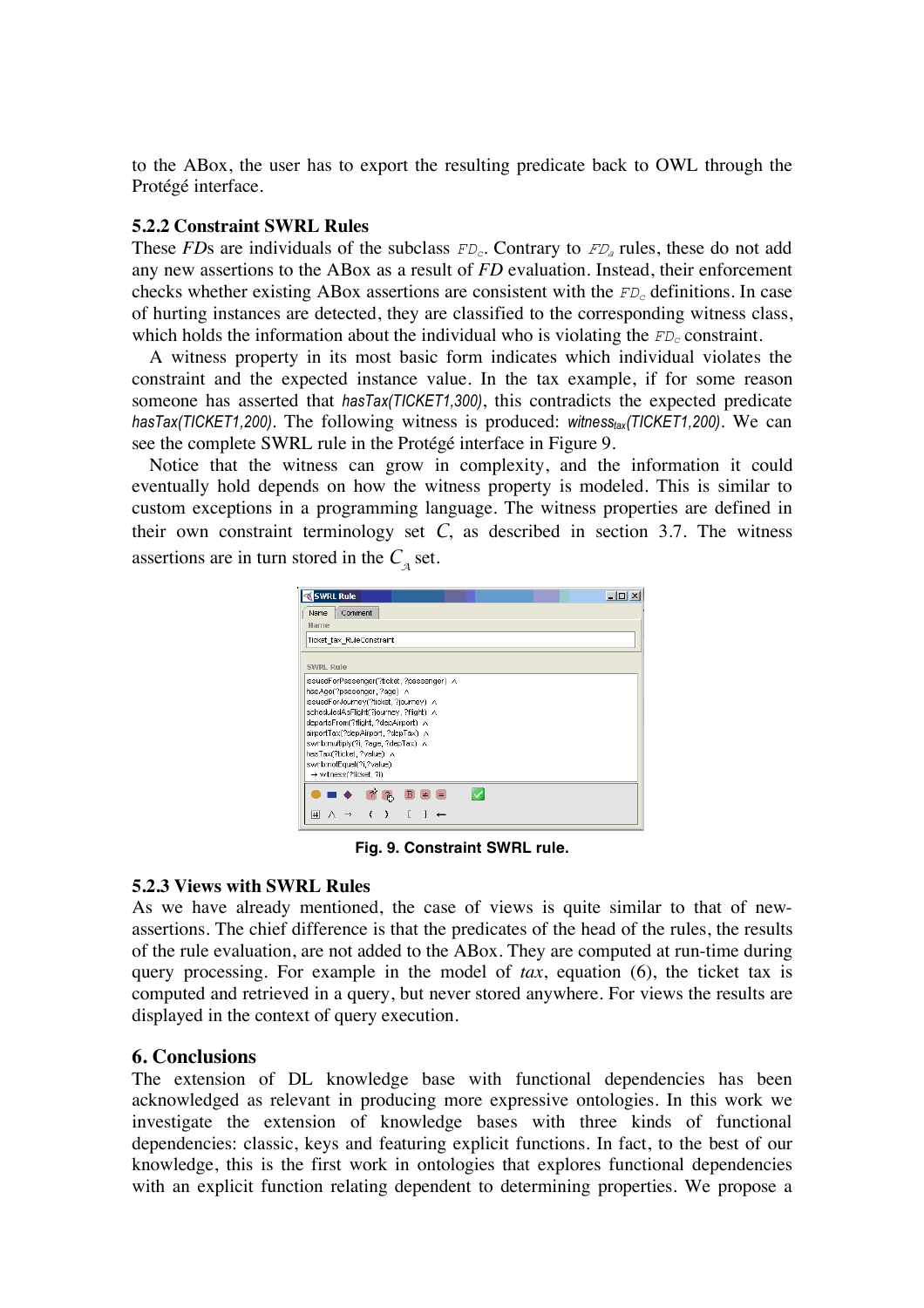formal framework to extend ontologies with these three functional dependencies and study the different behaviors that can be considered when running FD as Horn clause rules. We identified three main types of interpretations for FDs: constraints, newassertions and views; and show how to integrate them within a common structure. The conceptual representation is implemented in OWL by a new OWL FD concept that can be added to any OWL ontology. This concept holds all the attributes of an FD as properties and its instances are called functional dependency definitions. Moreover, a mapping function translates FD assertions into SWRL rules, allowing inferences to produce the desired FD behavior. The framework has been implemented in an initial prototype under Protégé and using Jess as the rule execution engine.

Our approach to extend the knowledge base with a new FD class has both advantages and disadvantages. An advantage is that it can be easily adopted without requiring any extension to the ontology language. Furthermore, as the FD evaluation is done through SWRL on instances in the ABox, it does not affect subsumption reasoning in the TBOX. It turns out that this same aspect can be seen as a disadvantage as subsumption cannot be expressed over constrained concepts with FD.

One of the main problems with functional dependencies and especially keys, is to evaluate equality. A pragmatic option is to define equality based on datatype properties of individuals, but this is a whole subject on its own and may deserve a deeper analysis.

Another interesting issue that we leave for future investigation is the case of key FD with multi-valued non-key attributes, in addition to the paths and FDs that we have modeled over single valued properties in this paper. In this scenario, deciding on equality of sets seems not evident. Similarly, if properties in the head of a FD are allowed to be multi-valued, then existential quantification over the set is required.

#### **7. References**

- [1] S. Abiteboul, R. Hull and V. Vianu. *Foundations of Databases*, Addison Wesley, 1995.
- [2] R. Fagin. Functional dependencies in a relational data base and propositional logic. *IBM Journal of Research and Development 21(6)*, pages 543-544. 1977.
- [3] J. Hong, W. Liu, D.A. Bell, Q. Bai. Answering Queries Using Views in the Presence of Functional Dependencies*.* In: *Proceeding of BNCOD 2005*, pages 70-81. 2005.
- [4] S. Abiteboul and O. Duschka, Complexity of answering queries using materialized views. In *Proc. Of the ACM SIGACT-SIGMOD-SIGART Symposium on Principles of Database Systems (PODS)*, Seattle, WA, 1998
- [5] B. Motik, I. Horrocks, U. Sattler. Bridging the Gap Between OWL and Relational Databases. In *Proceedings of the 16<sup>th</sup> international conference on World Wide Web*, pages 807-816, 2007.
- [6] D. Toman, G. E. Weddell, On Keys and Functional Dependencies as First-Class Citizens in Description Logics. In: *Proceedings of IJCAR* 2006: 647-661, 2006
- [7] C.Beeri, and M. Y.Vardi. Formal system for tuple and equality generating dependencies. *SIAM J Comput* 13 (1984), 76--98.
- [8] I. Horrocks, P. F. Patel-Schneider, H. Boley, S. Tabet, B. Grosof, M. Dean. SWRL: A Semantic Web Rule Language Combining OWL and RuleML, http://www.w3.org/Submission/SWRL/W3C Member Submission 21 May 2004.